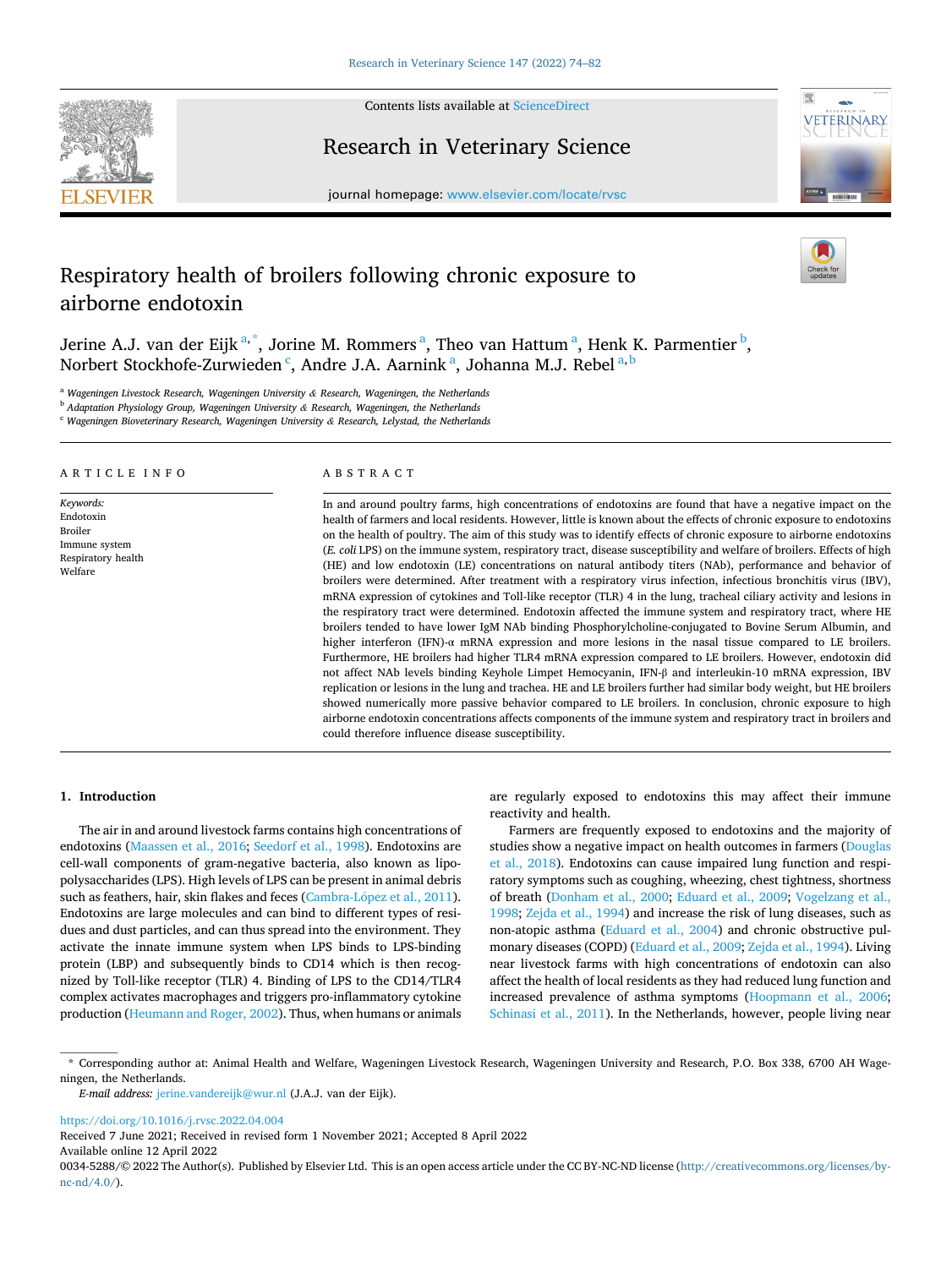livestock farms had less asthma and less allergies, but they did show reduced lung function and had higher risk of getting pneumonia ([Smit](#page-8-0)  [et al., 2017, 2014](#page-8-0)). These findings indicate that both farmers and local residents can experience a negative impact on their health due to endotoxin exposure.

Poultry houses were shown to have the highest concentration of endotoxin in comparison to cattle and pig houses [\(Seedorf et al., 1998](#page-7-0)), and poultry farms are known for their high endotoxin load towards the environment [\(Maassen et al., 2016](#page-7-0)). Furthermore, poultry farmers had lower lung function than other farmers and workers ([Radon et al., 2001](#page-7-0); [Zuskin et al., 1995\)](#page-8-0), and living near poultry farms was also associated with increased risk of pneumonia ([Smit et al., 2017](#page-8-0)). Yet, most studies to date have focused on identifying effects of endotoxin exposure in humans, but little is known about the effects of chronic exposure to airborne endotoxin on poultry health.

Previous studies have shown that endotoxin can affect poultry health. LPS was shown to induce pulmonary hypertension in broilers housed under commercial conditions [\(Lorenzoni and Wideman, 2008](#page-7-0)). Furthermore, LPS has immunomodulatory effects in poultry, where it decreased [\(Maldonado et al., 2005;](#page-7-0) [Parmentier et al., 2006, 2004](#page-7-0)) or increased ([Parmentier et al., 2008, 2006](#page-7-0)) the specific antibody response in poultry depending on the concentration and mode of application. LPS further increased mRNA expression of interleukin-6 (IL-6), inducible nitric oxide synthase and nuclear factor-kappa-B ([Kaiser et al., 2010](#page-7-0); [Yang et al., 2008\)](#page-8-0). However, all these studies focused on identifying effects of intratracheal, intravenous, intraperitoneal or subcutaneous LPS administration (often only short exposure and a high dose) and not on effects of chronic exposure to airborne LPS. Only one study to date focused on the relation between endotoxin concentrations in a farm and chicken immunity, where laying hens from a farm with high endotoxin concentrations showed lower IFN-γ production by T cells and less B cells in their blood compared to laying hens from a farm with low endotoxin concentrations, but no differences in IFN-γ production or proportion of lymphocyte subpopulations were found for broilers housed in high or low endotoxin concentrations [\(Roque et al., 2015\)](#page-7-0). Thus, chronic exposure to airborne endotoxins could affect the chicken immune system and thereby potentially also disease susceptibility and welfare.

The aim of this study was to identify effects of chronic exposure to airborne endotoxins (*E. coli* LPS) on the immune system, respiratory tract, disease susceptibility and welfare of broilers. We identified natural antibody (NAb) titers towards Keyhole Limpet Hemocyanin (KLH) and Phosphorylcholine-conjugated to Bovine Serum Albumin (PC-BSA), performance and behavior of broilers housed in high or low endotoxin environments. Infection with virulent or attenuated infectious bronchitis virus (IBV) was used as an infection model to explore differences in disease susceptibility, after which we identified mRNA expression of cytokines and TLR4, tracheal ciliary activity and lesions in the respiratory tract. NAb titers were measured as natural antibodies play an essential role in both innate and adaptive immunity, for example by maintaining homeostasis, increasing disease resistance and linking the two types of immunity [\(Berghof et al., 2019](#page-7-0); [Panda and Ding, 2015\)](#page-7-0), and could therefore play a role in broiler health. Performance and behavior were measured to assess broiler welfare. Expression of interferon-alpha (IFN-α) and IFN-β were identified as they play a crucial role in anti-viral responses [\(Zhang et al., 2017\)](#page-8-0). Expression of IL-10 and TLR4 were identified as they play crucial roles in LPS signaling (Keestra and van [Putten, 2008](#page-7-0); [Wu et al., 2016](#page-8-0)). Furthermore, tracheal ciliary activity and lesions in the respiratory tract were measured to assess the response to IBV in relation to the different endotoxin environments. We hypothesized that chronic exposure to high endotoxin concentrations would negatively affect the immune system, respiratory tract and health of broilers after a respiratory infection.

## **2. Materials and methods**

## *2.1. Ethics statement*

The experiment was approved by the Central Authority for Scientific Procedures on Animals in accordance with the Dutch regulations (no: AVD401002016578).

## *2.2. Animals and housing*

The experiment was conducted with 60 one-day-old Ross 308 broilers from a commercial breeder. Broilers were equally divided over two identical climate-controlled rooms (2 m  $\times$  3.3 m each) with a 50/50 male/female distribution in each room and with feed and water provided ad libitum. No antibiotics were given during the experiment. Floor pens had wood shavings provided as bedding. Bedding was refreshed every week during the first 3 weeks and twice a week during the last 2 weeks of the experiment to ensure that no additional (uncontrolled levels of) endotoxins from manure and feathers were present.

From 1 to 34 days of age, 30 broilers were housed in low endotoxin concentrations (LE) and 30 broilers in high endotoxin concentrations (HE). Endotoxin was lipopolysaccharides (LPS) from *Escherichia coli*  055:B5 purified by phenol extraction (Sigma Aldrich®, St. Louis, USA). Purified endotoxin was added to  $PM_{10}$  (particulate matter with aerodynamic diameter *<* 10 μm) in a concentration of 1000 EU/mg. In the HE room, 1.0 g solution per  $m<sup>3</sup>$  of incoming air was atomized per min during daytime (6.00 am to 10.00 pm) and 0.4 g solution per  $m<sup>3</sup>$  of incoming air was atomized per min during nighttime (10.00 pm to 6.00 am) to simulate the pattern under commercial circumstances [\(Aarnink](#page-6-0)  [et al., 2011](#page-6-0)). From day 19 to 34, endotoxins were dissolved and atomized without adding  $PM_{10}$ , as adding  $PM_{10}$  after day 19 resulted in unequal distribution of endotoxins.

At 34 days of age, all broilers were transported to another research facility in order to investigate the effect of endotoxin exposure on susceptibility to infection. All broilers were housed in a biosafety level 2 room and in a similar way as up to day 34, but without additional endotoxin exposure. Broilers from the HE and LE rooms were randomly divided into three groups each with 10 broilers per group (including 5 males and 5 females). One group per treatment was euthanized immediately after arrival by cervical dislocation and sampled (i.e., control). One group per treatment was inoculated intraocular (max. 0.1 ml of fluid) with the virulent Infectious Bronchitis Virus, strain M41  $(10^{4.3})$  $EID_{50}/ml$ ) (i.e. IBV challenged) and one group per treatment was vaccinated intraocular with an attenuated live IBV-spray vaccine (Nobilis® IB MA5, MSD Animal Health) containing the attenuated IBV MA5 strain ( $10^{3.5}$  EID<sub>50</sub>/ml) (i.e. IBV vaccinated). IBV was chosen as it is known to cause an infection of the respiratory tract and especially of the trachea. Attenuated vaccine strains are used to elicit an immune response for protection, but are known to also induce mild tracheal changes and can increase disease susceptibility for colibacillosis [\(Mat](#page-7-0)[thijs et al., 2003\)](#page-7-0). Three days post challenge (i.e. 37 days of age) all remaining broilers were euthanized and tissues were sampled.

## *2.3. Measurement of PM10 and endotoxin*

During the experiment,  $PM_{10}$  and endotoxin concentrations were measured. Continuous measurements of  $PM_{10}$  concentration were carried out using a light-scattering device (DustTrak Aerosol Monitor, model 8520, TSI Inc., Shoreview, USA) ([Winkel et al., 2015\)](#page-8-0). In addition, filter samples were taken at 14, 21, 28, and 30 days of age and stored at − 20 ◦C until further analysis. Endotoxin concentration was analyzed with the quantitative Limulus Amebocyte Lysate (LAL) assay (BioWhittaker Inc., Walkersville, MD, USA). A sample was mixed with the LAL in the test kit and incubated at 37 °C ( $\pm$ 1 °C) for 10 min. A substrate sample was then mixed with the LAL sample and incubated at 37 °C ( $\pm$ 1 °C) for another 6 min, after which the reaction was stopped.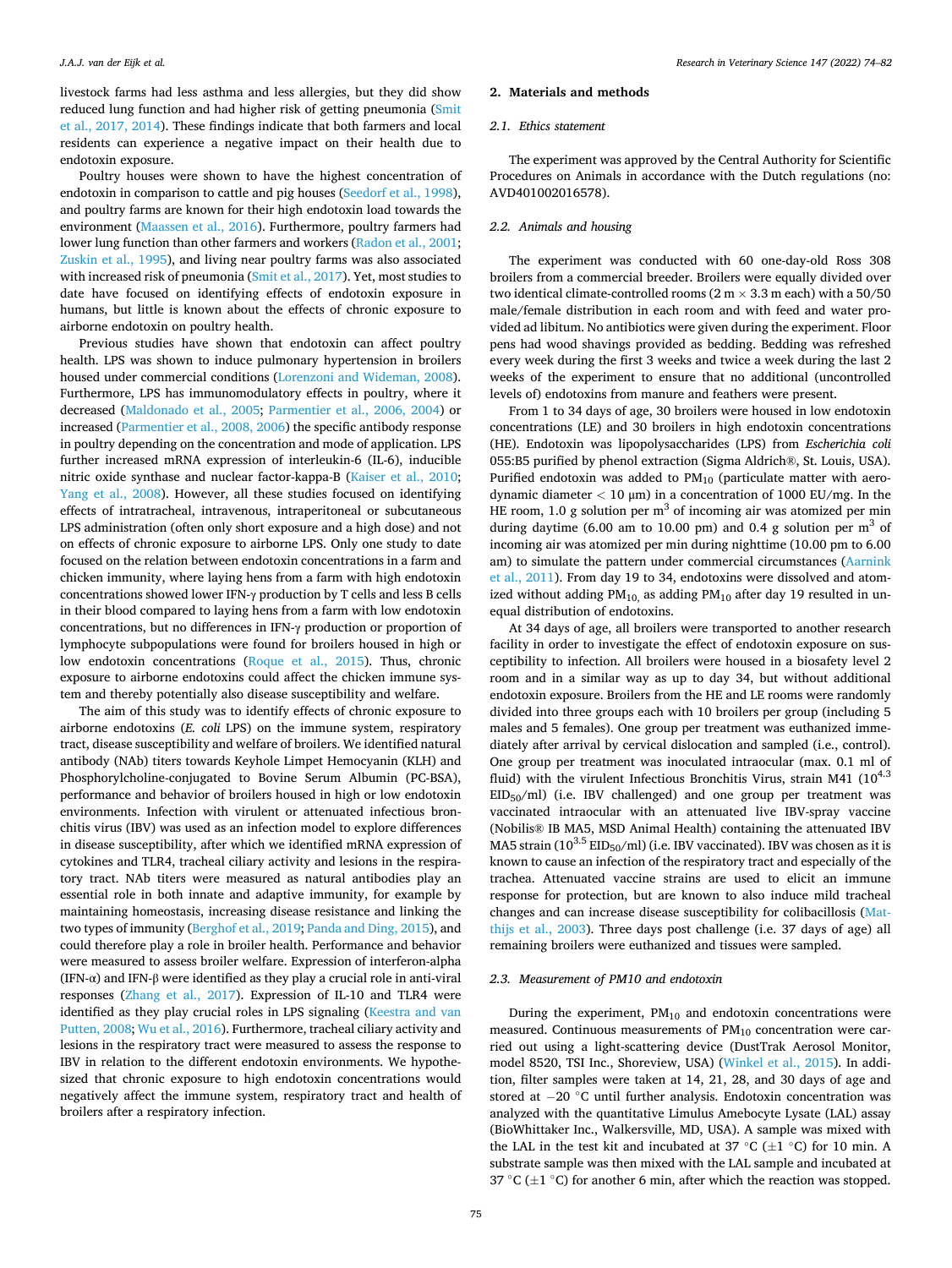Extinctions were measured with a spectrophotometer at 405–410 nm. Because the absorption is linearly related to the amount of endotoxin in the sample, the endotoxin concentration can be determined with a standard curve [\(Spaan et al., 2006](#page-8-0)).

## *2.4. Performance and behavior*

Body weight and feed intake were determined weekly by weighing the individual broilers and feed supply/leftover. Behavioral observations were performed via scan sampling at 3 and 5 weeks of age during three separate sessions on 1 day: in the morning (8:30–9.30 h), in the beginning of the afternoon (12:00–13:00 h) and at the end of the afternoon (16:00–17:00 h). Each session consisted of 5 scans of 10 min with 3 observations per room, alternating between the HE and LE rooms. Each observation consisted of counting the number of broilers that performed a certain behavior during five successive scans. Behaviors were scored in three categories: active, passive and other. Active behaviors included: eating, drinking, foraging, dustbathing, comfort (preening, stretching, yawning), feather pecking, object pecking, aggressive behavior, standing (active head up, eyes open). Passive behaviors included: standing (passive, head between shoulders), sitting, huddling, sleeping (head in feathers). Other behaviors included behavior other than above listed behaviors. All behavioral observations were performed by the same observer.

# *2.5. Natural antibody titers*

Blood was collected at 34 days of age, before transportation by jugular vein puncture and collected in serum separating tubes (Greiner Bio-one, Alphen aan den Rijn, The Netherlands). Samples were kept at room temperature until incubation for 1 h at 37 ◦C. Samples were then centrifuged at 5251 ×*g* for 12 min at − 20 ◦C and serum was stored at − 80 ◦C until further analysis. IgM and IgG natural antibody titers binding keyhole limpet hemocyanin (KLH, Sigma-Aldrich, St. Louis, MO, USA) or Phosphorylcholine-conjugated to Bovine Serum Albumin (PC-BSA, Santa Cruz Biotechnology, Santa Cruz, CA, USA) were determined by a two-step indirect enzyme-linked immunosorbent assay (ELISA) as described in [Parmentier et al. \(2008\).](#page-7-0) Each absorbance was expressed relatively to the absorbance of a standard positive control serum sample, and antibody titers were expressed as log2 values of dilutions that gave extinction closest to 50% of Emax, where Emax represents the highest mean extinction of a standard positive serum present on every microtiter plate.

# *2.6. Lung, bronchia and beak sampling*

Broilers were anaesthetized with Zoletil® 100, killed by cervical dislocation and necropsied for the collection of lung tissue (cross sections of the mid part of the left lung), trachea (3 sections at cranial, mid and caudal location) and beaks were fixated in 4% (v:v) buffered formalin for histopathological analyses. Two pieces of right lung tissues were snap-frozen in liquid nitrogen and stored at −70 °C until RNA extraction. Total RNA was extracted from the frozen tissue samples as described by [Rebel et al. \(2005\)](#page-7-0) and [Cornelissen et al. \(2009\).](#page-7-0)

## *2.7. IBV detection by real-time quantitative PCR*

For the quantification of IBV viral load, RNA was isolated from lung tissue using the Direct-zol ™ RNA MiniPrep (Zymo Research) according to manufacturer's instructions and cDNA was synthesized using Quantitect ® Reverse Transcription Kit (Qiagen). A qRT-PCR was performed with the Applied Biosystems 7500/7500 standard™. The reaction mixture (20 ųl) contained 12.5ųl of SYBR®Green PCR Mastermix, 15 ųM of each primer (Fw: 5'- GCTTTTGAGCCTAGCGTT -3', Rev.: 5'-GCCATGTTGTCACTGTCTATTG -3') according to [Callison et al. \(2006\)](#page-7-0). To quantify the viral load a standard curve was established from an egg

titrated IBV strain M41 virus culture.

## *2.8. Tracheal ciliary activity*

To evaluate tracheal ciliostasis, three sections of the upper, middle, and lower parts of the trachea (nine rings per bird) were analyzed, as described by [Geerligs et al. \(2011\).](#page-7-0) Briefly, trachea rings were examined by light microscopy to determine the ciliary movement in the tracheal epithelial cells. A score of 0 to 5 was given,  $0 = 100\%$  movement,  $1 =$ 75% to 100%,  $2 = 50$ % to 75%,  $3 = 25$ % to 50%,  $4 = 0$  to 25% and  $5 = 1$ 0% movement.

## *2.9. Histopathology*

Formalin-fixed beak, trachea and lung sections (5 μm thick) were stained with haematoxylin and eosin (HE staining) and were examined by light microscopy for pathological and histological disorders. The examination encompassed the extent of lesions of the respiratory tract in each slide, i.e. presence of focal or diffuse alterations with interstitial or catarrhal pneumonia or atelectasis, the extent of infiltration of alveolar septae with mononuclear cells and the extent of infiltration of mononuclear cells in the perivascular/peribronchiolar area. A histological score from 0 to 4 was given,  $0 =$  no specific findings with few mononuclear immune cells in the mucosa,  $1 =$  mild increase of immune cells with few, focal lymphoid aggregates,  $2 =$  moderate inflammation,  $3 =$ moderate to severe inflammation and  $4 =$  severe diffuse and extended mucosa inflammation manifestation was used to describe the severity of changes. To compare the histological findings between groups, the scores from each slide were added to an overall score and divided by the amount of slides to obtain the mean, which could add up to a maximum of 4.

## *2.10. Cytokine and TLR4 mRNA expression*

For the quantification of cytokine and TLR4 mRNA, cDNA was made of lung tissue using random hexamer primers and reverse transcriptase. The PCR was employed with on-line detection of the PCR reaction using SYBR Green PCR Master Mix (Applied Biosystems, Life Technologies, Carlsbad, CA, USA) in an ABI 7500 Real-Time PCR system (Applied Biosystems). Post amplification melting curves with SYBR Green Dye revealed one peak. Primers were as described in Table 1, annealing temperatures were 59 ◦C. Relative expression values were normalized against 28S rRNA [\(Cornelissen et al., 2009\)](#page-7-0). For the quantification, a standard curve of the plasmid with the insert of the cytokine-encoding gene of interest, constructed in pGEM-T easy was used (Promega Benelux b.v., Leiden, The Netherlands). Results were presented as mean fold induction in samples from 10 chickens for each time point.

## *2.11. Statistical analysis*

SAS Software version 9.4 was used for statistical analysis (SAS Institute). Linear mixed models for endotoxin effects on body weight consisted of fixed effects of endotoxin (i.e. HE or LE) \* age, endotoxin,

| Table 1                                     |  |  |  |  |
|---------------------------------------------|--|--|--|--|
| Primers used for Real Time quantitative PCR |  |  |  |  |

| Target <sup>a</sup> | Primer sequence (5'-3')     |                               |  |  |  |
|---------------------|-----------------------------|-------------------------------|--|--|--|
|                     | Forward                     | Reverse                       |  |  |  |
| IFN- $\alpha$       | <b>TTCAGCTGCCTCCACACCTT</b> | TTGTGGATGTGCAGGAACCA          |  |  |  |
| IFN-β               | CAGCTCTCACCACCACCTTCTC      | GGAGGTGGAGCCGTATTCTG          |  |  |  |
| $II - 10$           | <b>CGCTGTCACCGCTTCTTCA</b>  | <b>TCCCGTTCTCATCCATCTTCTC</b> |  |  |  |
| <b>TI.R-4</b>       | TGCATGAGCTCTGTGGTTGTC       | AGCCCGTTCATCCTCATATCTC        |  |  |  |
| 28S                 | CAAGTCCTTCTGATCGAG          | <b>TCAACTTTCCCTTACGGTAC</b>   |  |  |  |

<sup>a</sup> Interferon-α (IFN-α), Interferon- β (IFN-β), Interleukin-10 (IL-10) and Tolllike 4 Receptor (TLR4).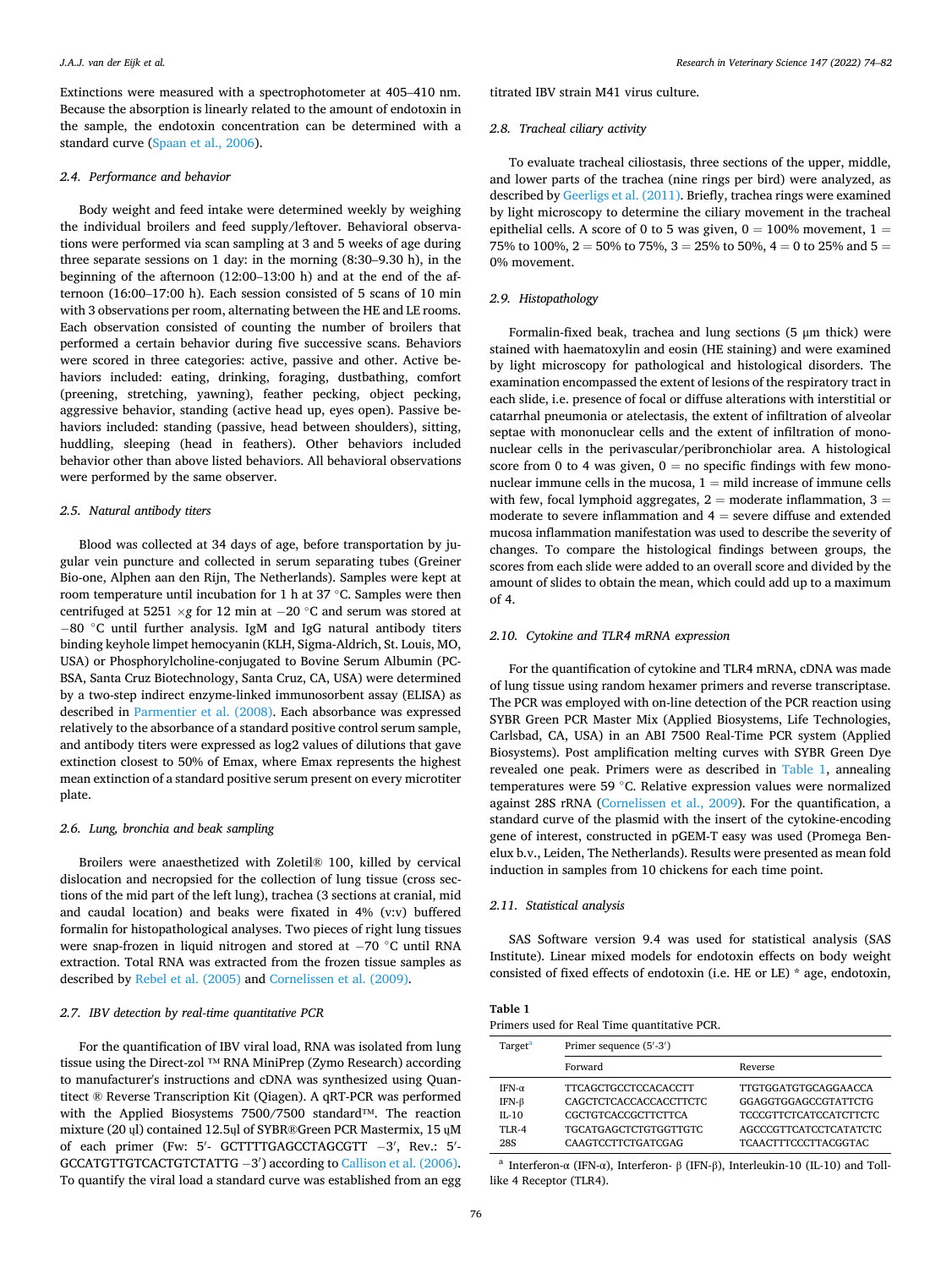age and sex. The random effect consisted of a repeated statement for age with chicken ID as subject and an unstructured covariance structure. Linear mixed models for endotoxin effects on NAb titers consisted of fixed effects endotoxin and sex. Linear mixed models were further used to analyze endotoxin effects on histological nasal scores and consisted of fixed effects of endotoxin \* treatment (i.e. control, IBV challenge or IBV vaccination), endotoxin, treatment and sex. The model residuals were visually examined for normality. Post hoc pairwise comparisons were corrected by Tukey-Kramer adjustment. Data from IBV RNA, ciliostasis scores, histological lung and trachea scores, and relative mRNA expression of IFN-α, IFN-β, IL-10 and TLR4 did not meet model assumptions of normality and therefore we used Kruskal Wallis tests to identify endotoxin \* treatment and endotoxin effects. Post hoc comparisons were made with Dwass, Steel, Critchlow-Fligner method to correct for multiple comparisons. Data from one broiler (HE broiler that received IBV vaccination) that had a very low value for 28S quantity was considered as an outlier and therefore excluded from further analyses for cytokine and TLR4 mRNA expression. All data are presented as mean  $\pm$ standard error (SE). Feed intake and behavioral data were not statistically analyzed as only two rooms were used with one pen each and pen was the experimental unit for these measurements since feed intake was measured at pen level and individuals within a pen can influence each other's behavior  $(n = 1)$ . For the other measurements we considered individual broilers as the experimental unit ( $n = 30$  for body weight and NAb titers and  $n = 10$  for ciliostasis scores, histopathology and mRNA expression).

#### **3. Results**

## *3.1. Endotoxin concentration, performance and behavior*

The median endotoxin concentrations were 119 EU/m3 in the low endotoxin (LE) environment and 10,802 EU/m3 in the high endotoxin (HE) environment (Fig. 1), indicating contrasts in endotoxin concentrations. Body weight did not differ between LE and HE broilers at any age (average body weight at 34 days of age: LE =  $2093.3$  g HE =  $2137.7$ g). Behaviors were summarized in average percentage of broilers showing active and passive behaviors ([Fig. 2\)](#page-4-0). HE broilers showed numerically more passive behavior at 5 weeks of age compared to LE broilers, especially in the afternoon.

## *3.2. Natural antibodies*

No significant endotoxin effect was found on IgM and IgG antibody titers to keyhole limpet hemocyanin (KLH, [Fig. 3](#page-4-0)A & B) or on IgG antibody titers to phosphorylcholine conjugated to bovine serum albumin (PC-BSA, [Fig. 3](#page-4-0)D). Yet, endotoxin tended to affect IgM titers to PC-



Fig. 1. Endotoxin concentration  $(EU/m^3)$  at 14, 21, 28 and 30 days of age in the high endotoxin (HE) and low endotoxin (LE) environment.

BSA ( $F_{1,56} = 2.89, P < 0.1,$  [Fig. 3C](#page-4-0)), with LE broilers having higher IgM titers compared to HE broilers.

## *3.3. IBV detection*

HE and LE broilers were either challenged with IBV, received an IBV vaccination or did not receive treatment (control) at 34 days of age. A significant endotoxin \* treatment interaction was found on quantity of viral RNA in lung tissue ( $\chi^2 = 28.9$ , df = 3, *P* < 0.01), but HE and LE broilers did not differ in quantity of viral RNA when comparing them within IBV challenged and IBV vaccinated groups. When comparing within HE and LE broilers, IBV challenged broilers had higher quantity of viral RNA compared to IBV vaccinated broilers (*P <* 0.01).

#### *3.4. Tracheal ciliary activity*

Three days after the treatment (at 37 days of age), broilers were euthanized and tracheal ciliary activity was measured (i.e. ciliostasis score). A significant endotoxin \* treatment interaction was found on ciliostasis score ( $\chi^2$  = 54.4, df = 5, *P* < 0.01), but HE and LE broilers did not differ in tracheal ciliary activity when comparing them within control, IBV challenged and IBV vaccinated groups. When comparing within HE and LE broilers, IBV challenged broilers had higher ciliostasis scores (i.e. lower tracheal ciliary activity) compared to IBV vaccinated broilers ( $P < 0.01$ ) and compared to control broilers ( $P < 0.01$ ). IBV vaccinated broilers also had higher ciliostasis scores compared to control broilers (P *<* 0.01). Overall, HE and LE broilers did not differ in tracheal ciliary activity [\(Fig. 4](#page-4-0)).

# *3.5. Histopathology*

The lesions and disturbances of the lung, trachea and beak (nasal epithelial) were scored. A significant endotoxin \* treatment interaction was found on lung scores ( $\chi^2$  = 43.2, df = 5, *P* < 0.01) and trachea scores  $(\chi^2 = 40.2, df = 5, P < 0.01)$ , but HE and LE broilers did not differ in lesions in the lung and trachea when comparing them within control, IBV challenged or IBV vaccinated groups [\(Fig. 5](#page-5-0)A  $\&$  B). IBV challenged broilers had more lesions in the lung and tended to have more lesions in the trachea compared to IBV vaccinated broilers ( $P < 0.05$  and  $P < 0.1$ , respectively) and more lesions in the lung and trachea compared to control broilers ( $P < 0.01$ ). IBV vaccinated broilers also had more lesions in the lung and trachea compared to control broilers (P *<* 0.05). Overall, HE and LE broilers did not differ in lesions and disturbances of the lung and trachea. A significant endotoxin \* treatment interaction was found on nasal scores ( $F_{5,52} = 37.85$ ,  $P < 0.01$ ), within the IBV vaccinated group, broilers housed in the LE environment tended to have lower nasal scores (i.e. less lesions) compared to those housed in the HE environment [\(Fig. 5C](#page-5-0)). Control broilers had less lesions in the nasal tissue compared to IBV challenged and IBV vaccinated broilers (P *<* 0.01), but IBV challenged and vaccinated broilers did not differ in nasal lesions.

## *3.6. Cytokines and TLR4 mRNA expression in lungs*

The relative mRNA expression of IFN-α, IFN-β, IL-10 and TLR4 were analyzed. A significant endotoxin \* treatment interaction was found on IFN-α ( $\chi^2$  = 17.94, df = 5, P < 0.01), IFN-β ( $\chi^2$  = 11.71, df = 5, P < 0.05) and TLR4 ( $\chi^2$  = 12.47, df = 5, P < 0.05), but HE and LE broilers did not differ in mRNA expression when comparing them within control, IBV challenged or IBV vaccinated groups (Fig.  $6A$ , B & D). Within the HE broilers, IBV challenged broilers had higher IFN-α mRNA expression compared to control broilers (P *<* 0.05). For IFN-β and TLR4, no significant differences were found between endotoxin \* treatment groups after correction for multiple comparisons. However, when comparing HE to LE broilers, irrespective of treatment, HE broilers tended to have higher IFN- $\alpha$  mRNA expression ( $\chi^2 = 3.22$ , df = 1, P < 0.1) and had higher TLR4 mRNA expression compared to LE broilers ( $\chi^2$  = 8.47, df =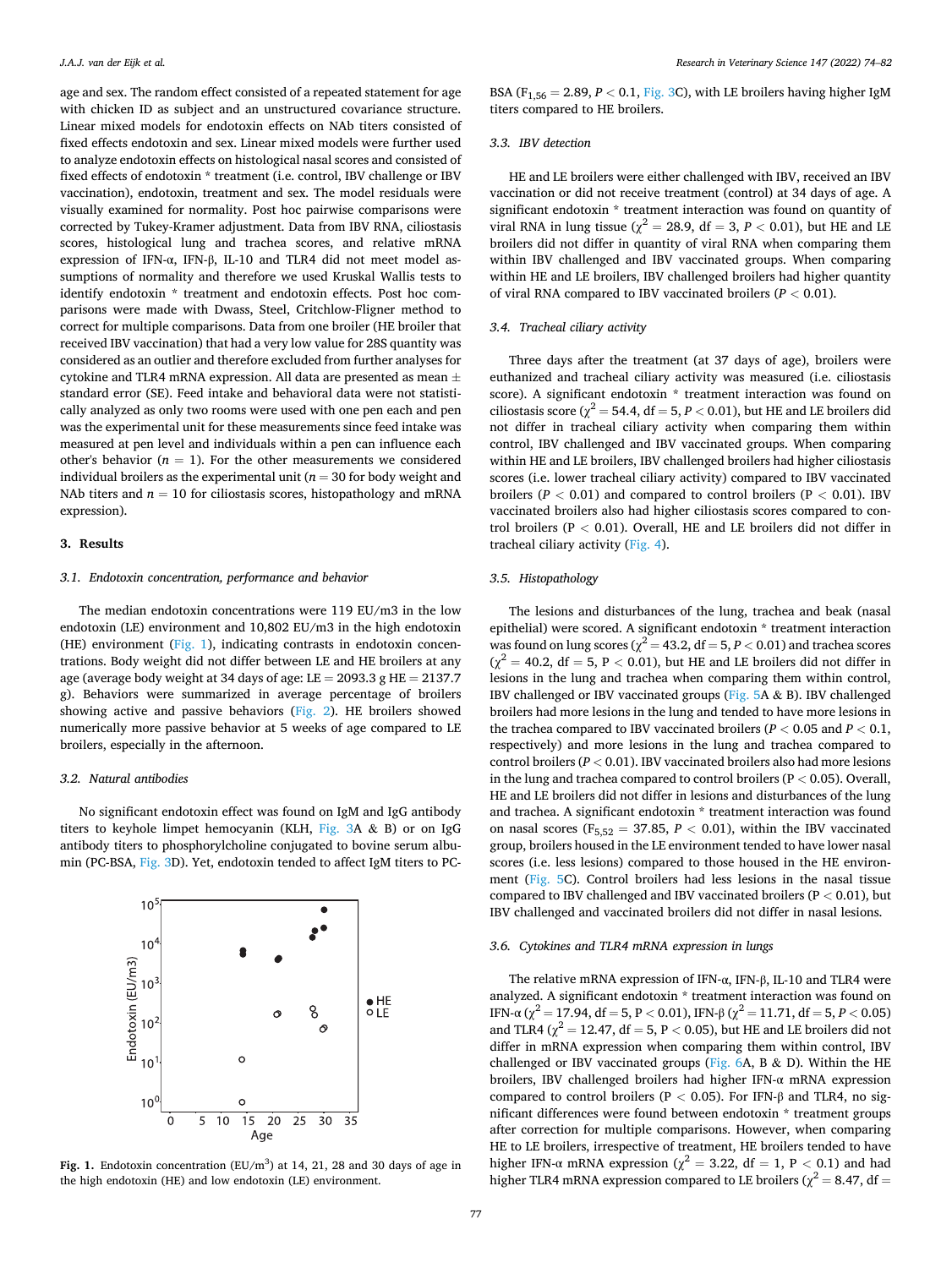<span id="page-4-0"></span>

Fig. 2. Percentage of broilers showing A) active and B) passive behavior at 3 and 5 weeks of age in the morning (8:30–9.30 h), in the beginning of the afternoon (12.00–13.00 h) and at the end of the afternoon (16.00–17.00 h) for broilers in the high endotoxin (HE) or low endotoxin (LE) environment.



**Fig. 3.** Natural antibodies titers of IgM (A and C) and IgG (B and D) to keyhole limpet hemocyanin (KLH, A and B) and phosphorylcholine conjugated to bovine serum albumin (PC-BSA, C and D) at 34 days of age for broilers in the high endotoxin (HE) or low endotoxin (LE) environment ( $n = 30$  broilers per endotoxin group). + denotes tendencies (*P <* 0.1).

1, P *<* 0.01). When comparing the different treatment groups, IBV challenged broilers had higher IFN-α ( $\chi^2$  = 14.70, df = 2, P < 0.01) and IFN-β ( $\chi^2$  = 9.45, df = 2, P < 0.01) mRNA expression compared to both IBV vaccinated and control broilers (P *<* 0.01 and P *<* 0.05, respectively). For IL-10 no significant effects of endotoxin \* treatment interaction or endotoxin were found on mRNA expression ([Fig. 6C](#page-5-0)).

# **4. Discussion**

The objective of the current study was to identify effects of chronic exposure to airborne endotoxins (*E. coli* LPS) on the immune system, respiratory tract, disease susceptibility and welfare of broilers. To summarize, endotoxin exposure affected immune parameters and the respiratory tract, where broilers housed in the HE environment tended to have lower IgM NAb binding PC-BSA, but higher IFN-α mRNA



**Fig. 4.** Ciliostasis score (i.e. tracheal ciliary activity, with  $0 = 100\%$  movement to  $5 = 0\%$  movement) for broilers in the high endotoxin (HE) or low endotoxin (LE) environment and exposed to control treatment, IBV (Infectious Bronchitis Virus) challenge or IBV vaccination ( $n = 10$  broilers per endotoxin  $*$  treatment group). \* denotes significant differences (*P <* 0.05).

expression in the lung and more lesions in the nasal tissue after IBV vaccination compared to broilers housed in the LE environment. Furthermore, HE broilers had higher TLR4 mRNA expression in the lung and showed numerically more passive behavior at 5 weeks of age compared to LE broilers. However, HE and LE broilers had similar body weight and endotoxin exposure did not clearly affect NAb binding KLH, cytokines (IL-10, INF-β) mRNA expression in the lung, susceptibility to IBV, lesions in the lung and trachea.

In poultry farms, concentrations of airborne endotoxins ranging be-tween 240 and 13,400 EU/m<sup>3</sup> have been reported ([Douwes, 1998](#page-7-0)). The *E. coli* LPS concentration in the high endotoxin environment of the current experiment reached approximately three to twelve times the reported averages of 880 and 3814 EU/m3 for endotoxin concentrations measured in broiler houses in the Netherlands [\(Seedorf et al., 1998](#page-7-0); [Spaan et al., 2006\)](#page-8-0). Thus, we were able to create endotoxin concentrations in the HE environment that were in the higher range of what has been found previously in commercial broiler farms. Furthermore, infectious bronchitis viral RNA was present in both IBV challenged and vaccinated broilers, and IBV challenged broilers had more viral RNA in the lungs and lower tracheal ciliary activity compared to IBV vaccinated and control broilers. Thus, the IBV challenge and vaccination were successful.

Chronic exposure to high endotoxin (*E. coli* LPS) concentrations did not affect NAb binding KLH, but did influence NAb binding PC-BSA. LE broilers tended to have higher IgM binding PC-BSA compared to HE broilers, although no effect was found on IgG binding PC-BSA. PC is a 'danger' related antigen and might even be considered as a self-antigen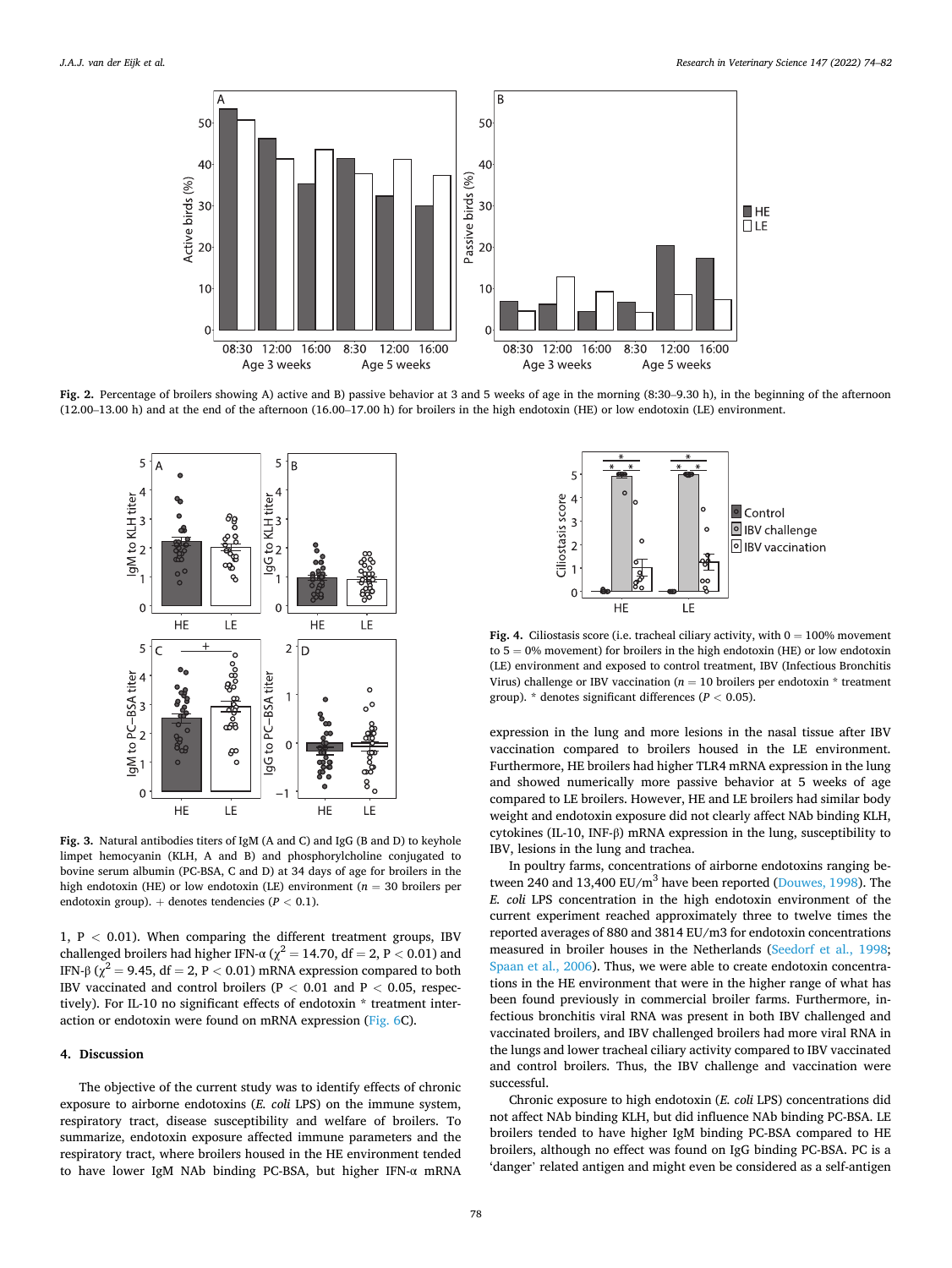<span id="page-5-0"></span>

**Fig. 5.** Histology score (with 0 = no specific findings to 4 = severe diffuse and extended mucosa inflammation) of A) lung, B) trachea and C) nasal tissue for broilers in the high endotoxin (HE) or low endotoxin (LE) environment and exposed to control treatment, IBV (Infectious Bronchitis Virus) challenge or IBV vaccination (n = 10 broilers per endotoxin \* treatment group). + denotes tendencies (P *<* 0.1) and \* denotes significant differences (P *<* 0.05).



**Fig. 6.** Relative expression levels of cytokines A) Interferon-α (IFN-α), B) IFN-β and C) Interleukin-10 (IL-10) and of D) Toll-like 4 Receptor (TLR4) for lungs of broilers in the high endotoxin (HE) or low endotoxin (LE) environment and exposed to control treatment, IBV (Infectious Bronchitis Virus) challenge or IBV vaccination ( $n = 10$  broilers per endotoxin \* treatment group). Absolute mRNA levels were normalized to the corresponding mRNA levels of 28S. + denotes tendencies (P *<* 0.1) and \* denotes significant differences (P *<* 0.05).

([Elkon and Silverman, 2012\)](#page-7-0), therefore this result could indicate that endotoxin did affect natural autoantibody (NAAb) binding PC-BSA, i.e. NAb binding self-antigens. Previous studies support these findings, showing that intratracheal LPS challenge did not affect NAb levels to rabbit γ-globulin [\(Parmentier et al., 2006](#page-7-0)), but did affect NAAb levels to actin and thyroglobuline in laying hens ([Berghof et al., 2010\)](#page-7-0). Although effects of intratracheal LPS challenge on NAb levels to KLH were also reported in laying hens [\(Berghof et al., 2010\)](#page-7-0). Thus, previous findings with regard to effects of endotoxin on NAb are inconsistent, potentially because of different types of antigens used, genetic background, administration route or frequency of exposure to endotoxin. Our data suggest that levels of NAb can be reduced by chronic exposure to high airborne endotoxin (*E. coli* LPS) concentrations. Since NAb play an essential role in both innate and adaptive immunity [\(Panda and Ding,](#page-7-0)  [2015\)](#page-7-0), modulation of NAb levels by airborne endotoxin may affect immunity and therefore disease susceptibility in broilers.

Chronic exposure to high endotoxin (*E. coli* LPS) concentrations did not influence IL-10 and INF-β mRNA expression in lung tissue, but resulted in higher expression of IFN- $\alpha$  and TLR4 mRNA in lung tissue 3 days post IBV infection. HE broilers tended to have higher IFN-α mRNA expression compared to LE broilers, suggesting a higher inflammatory response to the IBV infection. Previous studies found that treatment with LPS increased expression of IFN- $\alpha$  and IFN-β in chicken lung epithelial cells ([Esnault et al., 2011](#page-7-0)) and increased expression of IFN-α and IL-10 in chicken spleens ([St. Paul et al., 2011](#page-8-0)), but 1 day post treatment these

effects were no longer present. Furthermore, treatment with LPS did not affect expression of IFN- $\alpha$  or IFN-β in embryonated chicken eggs between 4 h and 16 h post treatment [\(Sharma et al., 2020](#page-7-0)). Thus, previous findings with regard to effects of endotoxin on expression of IFN-α, IFN-β and IL-10 are inconsistent, potentially because of different types of organs collected for gene expression, different batches or origin of endotoxin, administration route and frequency of exposure to endotoxin. In the present study, chronic airborne endotoxin (*E. coli* LPS) exposure tended to affect IFN-α but not IFN-β or IL-10 expression. However, HE broilers had higher TLR4 mRNA expression compared to LE broilers and tended to have more lesions in the nasal tissue compared to LE broilers, but only within the IBV vaccinated group. Similarly, mice exposed to poultry barn air for 30 or 60 days or intranasally challenged with LPS or a combination of these had higher TLR4 mRNA expression and more damage in the lungs compared to control mice [\(Kaur and Sethi, 2020](#page-7-0)). Broilers intra-peritoneally injected with LPS showed higher TLR4 protein expression and had more damage in the lungs and trachea compared to broilers injected with saline, although no differences were found 3 days after injection ([Ansari et al., 2016](#page-7-0)). Thus, in the current study endotoxin (*E. coli* LPS) exposure did increase lung TLR4 mRNA expression and tended to increase lesions in the respiratory tract after IBV vaccination. Hence, chronic exposure to airborne LPS potentially affects disease susceptibility.

Unfortunately, in the design of the study we did not intend to sample nasal mucosa appropriately to analyze cytokine and TLR4 mRNA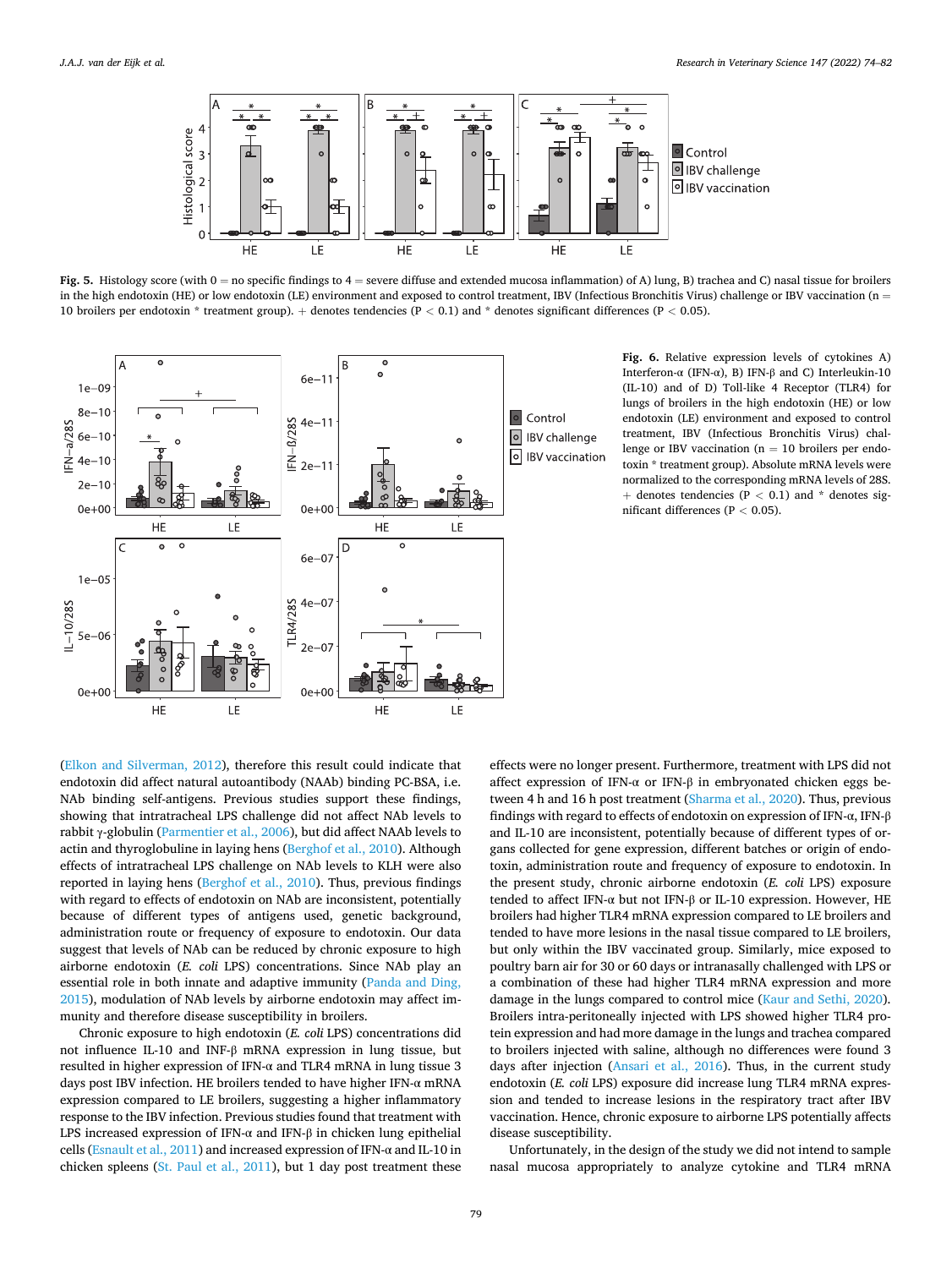<span id="page-6-0"></span>expression. It would be interesting to know whether cytokine and TLR4 mRNA expression were altered in the nasal tissue as differences were found between HE and LE broilers for lesions in the nasal tissue. Thus, chronic exposure to high endotoxin (*E. coli* LPS) concentrations might sensitize the respiratory tract for damage upon exposure to a respiratory virus like IBV and increase disease susceptibility. Yet, lung lesions of Porcine Reproductive-Respiratory Syndrome Virus (PRRSV) infected pigs were little aggravated by subsequent LPS exposure ([Van Gucht](#page-8-0)  [et al., 2003](#page-8-0)). Similarly, in the IBV vaccinated group no differences were found between HE and LE broilers for lesions in the trachea or lung. This might be related to the administration route used in the present study, in the first 19 days dust was used in combination with *E. coli* LPS, but from 19 days of age onwards *E. coli* LPS was sprayed without adding dust. A potential explanation might be that large particles are mainly found in the upper respiratory tract and smaller particles are distributed more homogeneously throughout the respiratory tract [\(Hayter and Besch,](#page-7-0)  [1974\)](#page-7-0). This might explain why we only see effects in the nasal tissue and not in the trachea or lungs. Furthermore, in the IBV challenged group no difference was found between HE and LE broilers for lesions in the nasal tissue, trachea or lungs. An explanation for this might be that the IBV challenge was more severe than the IBV vaccination (as indicated by ciliary activity and viral load), causing differences in lesions to be less pronounced between IBV challenged HE and LE broilers.

In the current study, chronic exposure to high endotoxin (*E. coli* LPS) concentrations did not clearly affect performance. Multiple studies in chickens, both laying hens and broilers, have shown that administration of LPS causes sickness symptoms including reduced body weight, body weight gain, feed intake, increased feed conversion ratio and more passive behavior [\(Cheng et al., 2004;](#page-7-0) [Johnson et al., 1993;](#page-7-0) [Xie et al.,](#page-8-0)  [2000\)](#page-8-0). Yet, these sickness symptoms are often only reported within a relatively short time after administration of LPS (i.e. 3 days). Although we were not able to statistically analyze behavioral data, HE broilers seemed to show more passive behavior compared to LE broilers at 5 weeks of age and this was prior to IBV infection. Decreased activity could be an indication of pain [\(Gentle, 2011](#page-7-0)) and could further contribute to the development of lameness and leg pathologies, such as contact dermatitis [\(Bessei, 2006](#page-7-0); [Reiter and Bessei, 1998\)](#page-7-0). Therefore, our finding could be an indication that chronic exposure to high endotoxin (*E. coli* LPS) concentrations might negatively affect animal welfare.

## *4.1. Endotoxin tolerance*

Overall, broilers did not respond very strongly to chronic endotoxin (*E. coli* LPS) exposure with regard to the effects found on the immune system, respiratory tract and disease susceptibility. Repeated exposure to endotoxin has been shown to result in decreased immune responses in rodents and humans [\(Draisma et al., 2009;](#page-7-0) [Freudenberg and Galanos,](#page-7-0)  [1988; Kox et al., 2011](#page-7-0); [Zingarelli et al., 1995](#page-8-0)). This is known as endotoxin tolerance, i.e., the reduced capacity of an organism to respond to LPS after an initial exposure to this stimulus which occurs as a result of persistent TLR4 stimulation [\(Biswas and Lopez-Collazo, 2009](#page-7-0)). It results in a shift from pro-inflammatory to anti-inflammatory response, where TNFα, IL-12 and IL-6 expression is reduced and IL-10 and TGFβ expression is increased upon secondary stimulation ([Biswas and Lopez-](#page-7-0)[Collazo, 2009; Nahid et al., 2011\)](#page-7-0). In birds, repeated systemic endotoxin exposure was shown to reduce the febrile response, IL-6 concentration and result in similar activity level as control birds ([De Boever et al.,](#page-7-0)  [2008;](#page-7-0) [Dudek et al., 2011;](#page-7-0) [Marais et al., 2011](#page-7-0)). Furthermore, repeated exposure to LPS caused birds to become refractory to LPS [\(Korver et al.,](#page-7-0)  [1998; Lai et al., 2009; Parmentier et al., 2008, 2006\)](#page-7-0). This might explain why chronic airborne endotoxin (*E. coli* LPS) exposure did not clearly affect performance in the present study. Yet, IL-10 mRNA expression was not altered by endotoxin (*E. coli* LPS) exposure and we did not investigate endotoxin effects on pro-inflammatory cytokines. Further research should identify whether levels of pro-inflammatory cytokines might be affected by chronic airborne endotoxin exposure, IBV

treatment or their combination in chickens.

Current selective breeding programs focus mainly on breeding stronger and more productive broilers. The selection environments include commercial-like conditions to identify characteristics necessary to successfully adapt to challenging environments, including endotoxins. In the present study, *E. coli* LPS concentrations were continuously high, while in a commercial setting the endotoxin concentration would gradually increase. Broilers might be able to cope with the high endotoxin concentrations because they are selected in such an environment. Similarly, pigs seem to be able to cope with usual concentrations of LPS in pig houses without developing respiratory signs [\(Urbain et al., 1999](#page-8-0)). Furthermore, chicken lines have been shown to differ in their reaction to a LPS challenge [\(Cheng et al., 2004\)](#page-7-0), indicating that selection could alter how chickens respond to LPS.

Overall, airborne chronic exposure to high endotoxin (*E. coli* LPS) concentrations seems to alter the immune system, specifically IFN-α and TLR4 mRNA expression in the lungs and systemic NAb binding PC-BSA. Previous studies suggested that LPS, either systemically or intratracheally administered, has immunomodulating features in broilers ([Lai et al., 2009](#page-7-0); [Wideman et al., 2004](#page-8-0)). Thus, broilers could be more susceptible to infections, as seen by the increased lesions in the nasal tissue after infection with IBV in HE compared to LE broilers. In the present study we chose to use a virus infection instead of a bacterial infection as broilers were already continuously exposed to *E. coli* LPS. Furthermore, we wanted to test for disease susceptibility in the respiratory tract and not for bacterial infection in general. However, one could expect that broilers housed in the high endotoxin (*E. coli* LPS) environment and challenged with a bacterial infection could have worse disease symptoms, since TLR4 mRNA expression was altered. This was found in pigs that were intratracheally challenged with LPS and were inoculated with *Pasteurella multocida* type A 24 h later, where LPS predisposed pigs to a persistent lung inflammatory process and promoted *P. multocida* infection [\(Halloy et al., 2005\)](#page-7-0). Thus, further research should focus on identifying effects of chronic airborne endotoxin exposure on subsequent bacterial infection.

## **5. Conclusion**

In conclusion, chronic airborne exposure to high endotoxin (*E. coli*  LPS) concentrations can affect components of the immune system and respiratory tract of broilers and could therefore influence disease susceptibility, and might further affect broiler welfare. Although broilers did not show any clear disease symptoms compared to previously found effects in humans, it should be considered to reduce endotoxin concentrations in animal husbandry systems as this would benefit both humans (farmers and local residents) and animals with regard to health and welfare.

## **Declaration of interest**

None.

## **Acknowledgements**

We would like to thank Henk Gunnink and the staff of the experimental facilities for their assistance during the experiment and Dr. Ingrid de Jong for her feedback on the manuscript. This study is funded by the 'Kennisbasis' project 'A Global One Health' (no: KB-31-001-004) which is financed by the Dutch Ministry of Agriculture, Nature and Food Quality.

## **References**

Aarnink, A.J.A., van Harn, J., van Hattum, T.G., Zhao, Y., Ogink, N.W.M., 2011. Dust reduction in broiler houses by spraying rapeseed oil. Trans. ASABE 54, 1479–1489. <https://doi.org/10.13031/2013.39028>.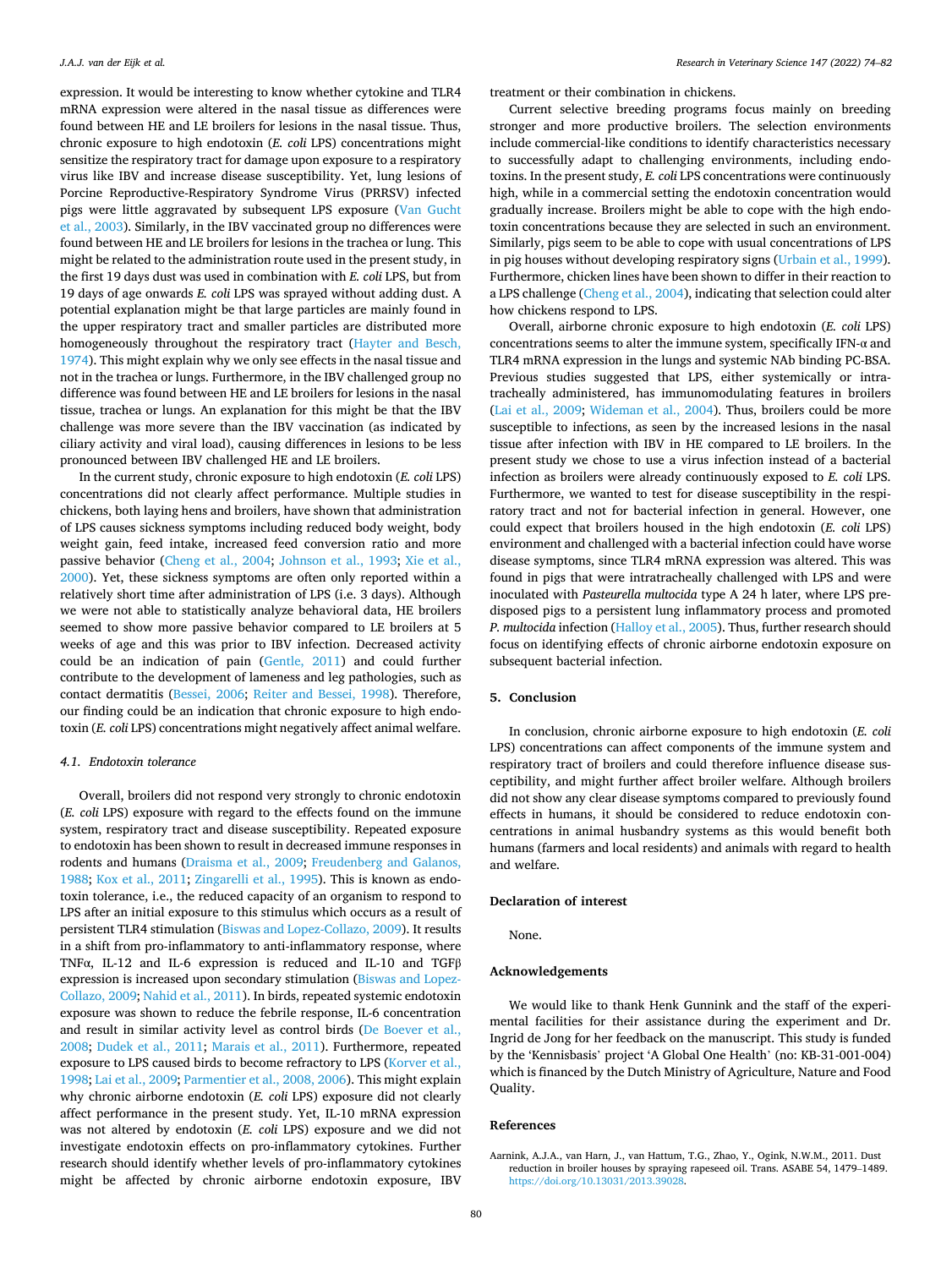<span id="page-7-0"></span>Ansari, A.R., Ge, X.H., Huang, H.B., Huang, X.Y., Zhao, X., Peng, K.M., Zhong, J.M., Liu, H.Z., 2016. Effects of lipopolysaccharide on the histomorphology and expression of toll-like receptor 4 in the chicken trachea and lung. Avian Pathol. 45, 530–537. //doi.org/10.1080/03079457.2016.1168923

- Berghof, T.V.L., de Vries Reilingh, G., Nieuwland, M.G.B., Parmentier, H.K., 2010. Effect of aging and repeated intratracheal challenge on levels of cryptic and overt natural antibodies in poultry. Poult. Sci. 89, 227–235. [https://doi.org/10.3382/ps.2009-](https://doi.org/10.3382/ps.2009-00449)  [00449.](https://doi.org/10.3382/ps.2009-00449)
- Berghof, T.V.L., Matthijs, M.G.R., Arts, J.A.J., Bovenhuis, H., Dwars, R.M., van der Poel, J.J., Visker, M.H.P.W., Parmentier, H.K., 2019. Selective breeding for high natural antibody level increases resistance to avian pathogenic *Escherichia coli*  (APEC) in chickens. Dev. Comp. Immunol. 93, 45–57. [https://doi.org/10.1016/j.](https://doi.org/10.1016/j.dci.2018.12.007)  [dci.2018.12.007.](https://doi.org/10.1016/j.dci.2018.12.007)
- Bessei, W., 2006. Welfare of broilers: a review. Worlds Poult. Sci. J. 62, 455–466. [https://doi.org/10.1079/wps2005108.](https://doi.org/10.1079/wps2005108)

Biswas, S.K., Lopez-Collazo, E., 2009. Endotoxin tolerance: new mechanisms, molecules and clinical significance. Trends Immunol. 30, 475–487. [https://doi.org/10.1016/j.](https://doi.org/10.1016/j.it.2009.07.009)  [it.2009.07.009](https://doi.org/10.1016/j.it.2009.07.009).

Callison, S.A., Hilt, D.A., Boynton, T.O., Sample, B.F., Robison, R., Swayne, D.E., Jackwood, M.W., 2006. Development and evaluation of a real-time Taqman RT-PCR assay for the detection of infectious bronchitis virus from infected chickens. J. Virol. Methods 138, 60–65. [https://doi.org/10.1016/j.jviromet.2006.07.018.](https://doi.org/10.1016/j.jviromet.2006.07.018)

- Cambra-López, M., Hermosilla, T., Lai, H.T.L., Aarnink, A.J.A., Ogink, N.W.M., 2011. Particulate matter emitted from poultry and pig houses: source identification and quantification. Trans. ASABE 54, 629–642. <https://doi.org/10.13031/2013.36466>.
- Cheng, H.W., Freire, R., Pajor, E.A., 2004. Endotoxin stress responses in chickens from different genetic lines. 1. Sickness, behavioral, and physical responses. Poult. Sci. 83, 707–715. <https://doi.org/10.1093/ps/83.5.707>.
- Cornelissen, J.B.W.J., Swinkels, W.J.C., Boersma, W.A., Rebel, J.M.J., 2009. Host response to simultaneous infections with Eimeria acervulina, maxima and tenella: a cumulation of single responses. Vet. Parasitol. 162, 58–66. [https://doi.org/10.1016/](https://doi.org/10.1016/j.vetpar.2009.02.001)  [j.vetpar.2009.02.001.](https://doi.org/10.1016/j.vetpar.2009.02.001)
- De Boever, S., Beyaert, R., Vandemaele, F., Baert, K., Duchateau, L., Goddeeris, B., De Backer, P., Croubels, S., 2008. The influence of age and repeated lipopolysaccharide administration on body temperature and the concentration of interleukin-6 and IgM antibodies against lipopolysaccharide in broiler chickens. Avian Pathol. 37, 39–44. <https://doi.org/10.1080/03079450701784875>.
- Donham, K.J., Cumro, D., Reynolds, S.J., Merchant, J.A., 2000. Dose-response relationships between occupational aerosol exposures and cross-shift declines of lung function in poultry workers. J. Occup. Environ. Med. 42, 260–269. [https://doi.org/](https://doi.org/10.1097/00043764-200003000-00006)  [10.1097/00043764-200003000-00006](https://doi.org/10.1097/00043764-200003000-00006).
- Douglas, P., Robertson, S., Gay, R., Hansell, A.L., Gant, T.W., 2018. A systematic review of the public health risks of bioaerosols from intensive farming. Int. J. Hyg. Environ. Health 221, 134–173. <https://doi.org/10.1016/j.ijheh.2017.10.019>.
- [Douwes, J., 1998. Respiratory health effects of indoor microbial exposure. In:](http://refhub.elsevier.com/S0034-5288(22)00105-9/rf0070) [A contribution to the development of exposure assessment methods. Wageningen](http://refhub.elsevier.com/S0034-5288(22)00105-9/rf0070) [University.](http://refhub.elsevier.com/S0034-5288(22)00105-9/rf0070)
- Draisma, A., Pickkers, P., Bouw, M.P.W.J.M., van der Hoeven, J.G., 2009. Development of endotoxin tolerance in humans in vivo. Crit. Care Med. 37, 1261–1267. [https://](https://doi.org/10.1097/CCM.0b013e31819c3c67) [doi.org/10.1097/CCM.0b013e31819c3c67](https://doi.org/10.1097/CCM.0b013e31819c3c67).
- Dudek, K., Bednarek, D., Soszyński, D., KozŁ[owska, M., 2011. Changes of internal](http://refhub.elsevier.com/S0034-5288(22)00105-9/rf0080) [temperature and locomotor activity under the conditions of endotoxin fever,](http://refhub.elsevier.com/S0034-5288(22)00105-9/rf0080) [pyrogenic tolerance and its suppression in pigeons. Med. Weter. 67, 38](http://refhub.elsevier.com/S0034-5288(22)00105-9/rf0080)–47.
- Eduard, W., Douwes, J., Omenaas, E., Heederik, D., 2004. Do farming exposures cause or prevent asthma? Results from a study of adult Norwegian farmers. Thorax 59, 381–386. [https://doi.org/10.1136/thx.2004.013326.](https://doi.org/10.1136/thx.2004.013326)
- Eduard, W., Pearce, N., Douwes, J., 2009. Chronic bronchitis, COPD, and lung function in farmers: the role of biological agents. Chest 136, 716–725. [https://doi.org/10.1378/](https://doi.org/10.1378/chest.08-2192)  [chest.08-2192](https://doi.org/10.1378/chest.08-2192).

Elkon, K.B., Silverman, G.J., 2012. Naturally occurring autoantibodies to apoptotic cells. In: Lutz, H.U. (Ed.), Naturally Occurring Antibodies (NAbs). Springer, New York, New York, NY, pp. 14–26. [https://doi.org/10.1007/978-1-4614-3461-0\\_2.](https://doi.org/10.1007/978-1-4614-3461-0_2)

Esnault, E., Bonsergent, C., Larcher, T., Bed'hom, B., Vautherot, J.F., Delaleu, B., Guigand, L., Soubieux, D., Marc, D., Quéré, P., 2011. A novel chicken lung epithelial cell line: characterization and response to low pathogenicity avian influenza virus. Virus Res. 159, 32–42. [https://doi.org/10.1016/j.virusres.2011.04.022.](https://doi.org/10.1016/j.virusres.2011.04.022)

Freudenberg, M.A., Galanos, C., 1988. Induction of tolerance to lipopolysaccharide (LPS)-D-galactosamine lethality by pretreatment with LPS is mediated by macrophages. Infect. Immun. 56, 1352–1357. [https://doi.org/10.1128/](https://doi.org/10.1128/iai.56.5.1352-1357.1988) [iai.56.5.1352-1357.1988.](https://doi.org/10.1128/iai.56.5.1352-1357.1988)

Geerligs, H.J., Boelm, G.J., Meinders, C.A.M., Stuurman, B.G.E., Symons, J., Tarres-Call, J., Bru, T., Vila, R., Mombarg, M., Karaca, K., Wijmenga, W., Kumar, M., 2011. Efficacy and safety of an attenuated live QX-like infectious bronchitis virus strain as a vaccine for chickens. Avian Pathol. 40, 93–102. [https://doi.org/10.1080/](https://doi.org/10.1080/03079457.2010.542742) [03079457.2010.542742.](https://doi.org/10.1080/03079457.2010.542742)

Gentle, M.J., 2011. Pain issues in poultry. Appl. Anim. Behav. Sci. 135, 252–258. [https://](https://doi.org/10.1016/j.applanim.2011.10.023)  [doi.org/10.1016/j.applanim.2011.10.023.](https://doi.org/10.1016/j.applanim.2011.10.023)

- Halloy, D.J., Kirschvink, N.A., Mainil, J., Gustin, P.G., 2005. Synergistic action of E. coli endotoxin and Pasteurella multocida type A for the induction of bronchopneumonia in pigs. Vet. J. 169, 417–426. [https://doi.org/10.1016/j.tvjl.2004.02.010.](https://doi.org/10.1016/j.tvjl.2004.02.010)
- Hayter, R.B., Besch, E.L., 1974. Airborne-particle deposition in the respiratory tract of chickens. Poult. Sci. 53, 1507–1511. <https://doi.org/10.3382/ps.0531507>. [Heumann, D., Roger, T., 2002. Initial responses to endotoxins and gram-negative](http://refhub.elsevier.com/S0034-5288(22)00105-9/rf0130)
- [bacteria. Clin. Chim. Acta 323, 59](http://refhub.elsevier.com/S0034-5288(22)00105-9/rf0130)–72.
- Hoopmann, M., Hehl, O., Neisel, F., Werfel, T., 2006. Associations between bioaerosols coming from livestock facilities and asthmatic symptoms in children. Gesundheitswesen 68, 575–584. <https://doi.org/10.1055/s-2006-926987>.
- Johnson, R.W., Curtis, S.E., Dantzer, R., Bahr, J.M., Kelley, K.W., 1993. Sickness behavior in birds caused by peripheral or central injection of endotoxin. Physiol. Behav. 53, 343–348. [https://doi.org/10.1016/0031-9384\(93\)90215-2.](https://doi.org/10.1016/0031-9384(93)90215-2)
- Kaiser, M.G., Beach, E., Ciraci, C., Lamont, S.J., 2010. Bacterial lipopolysaccharide and dietary natural source vitamin E effects on broiler chick immune response. Iowa State Univ. Anim. Ind. Rep. 7 [https://doi.org/10.31274/ans\\_air-180814-976.](https://doi.org/10.31274/ans_air-180814-976)

Kaur, G., Sethi, R.S., 2020. Multiple exposures to poultry barn air and lipopolysaccharide synergistically increase the pulmonary expression of TLR-4 and IL-1β. J. Occup. Health 62, 1–9. <https://doi.org/10.1002/1348-9585.12094>.

- Keestra, A.M., van Putten, J.P.M., 2008. Unique properties of the chicken TLR4/MD-2 complex: selective lipopolysaccharide activation of the MyD88-dependent pathway. J. Immunol. 181, 4354–4362. [https://doi.org/10.4049/jimmunol.181.6.4354.](https://doi.org/10.4049/jimmunol.181.6.4354)
- Korver, D.R., Roura, E., Klasing, K.C., 1998. Effect of dietary energy level and oil source on broiler performance and response to an inflammatory challenge. Poult. Sci. 77, 1217–1227.<https://doi.org/10.1093/ps/77.8.1217>.
- Kox, M., De Kleijn, S., Pompe, J.C., Ramakers, B.P., Netea, M.G., Van Der Hoeven, J.G., Hoedemaekers, C.W., Pickkers, P., 2011. Differential ex vivo and in vivo endotoxin tolerance kinetics following human endotoxemia. Crit. Care Med. 39, 1866–1870. [https://doi.org/10.1097/CCM.0b013e3182190d5d.](https://doi.org/10.1097/CCM.0b013e3182190d5d)
- Lai, H.T.L., Nieuwland, M.G.B., Kemp, B., Aarnink, A.J.A., Parmentier, H.K., 2009. Effects of dust and airborne dust components on antibody responses, body weight gain, and heart morphology of broilers. Poult. Sci. 88, 1838–1849. [https://doi.org/](https://doi.org/10.3382/ps.2009-00129)  [10.3382/ps.2009-00129](https://doi.org/10.3382/ps.2009-00129).
- Lorenzoni, A.G., Wideman, R.F., 2008. Intratracheal administration of bacterial lipopolysaccharide elicits pulmonary hypertension in broilers with primed airways. Poult. Sci. 87, 645–654. <https://doi.org/10.3382/ps.2007-00483>.
- [Maassen, K., Smit, L., Wouters, I., van Duikeren, E., Janse, I., Hagenaars, T.,](http://refhub.elsevier.com/S0034-5288(22)00105-9/rf0180)  [Ijzermans, J., van der Hoek, W., Heederik, D., 2016. Livestock farming and the](http://refhub.elsevier.com/S0034-5288(22)00105-9/rf0180)  [health of local residents. Rijksinstituut voor Volksgezondheid en Milieu](http://refhub.elsevier.com/S0034-5288(22)00105-9/rf0180).
- Maldonado, L.M.E., Lammers, A., Nieuwland, M.G.B., De Vries Reilingh, G., Parmentier, H.K., 2005. Homotopes affect primary and secondary antibody responses in poultry. Vaccine 23, 2731–2739. [https://doi.org/10.1016/j.](https://doi.org/10.1016/j.vaccine.2004.11.037) [vaccine.2004.11.037](https://doi.org/10.1016/j.vaccine.2004.11.037).
- Marais, M., Maloney, S.K., Gray, D.A., 2011. The development of endotoxin tolerance, and the role of hypothalamo-pituitaryadrenal function and glucocorticoids in Pekin ducks. J. Exp. Biol. 214, 3378-3385. https://doi.org/10.1242/jeb.0564
- Matthijs, M.G.R., Van Eck, J.H.H., Landman, W.J.M., Stegeman, J.A., 2003. Ability of Massachusetts-type infectious bronchitis virus to increase colibacillosis susceptibility in commercial broilers: a comparison between vaccine and virulent field virus. Avian Pathol. 32, 473–481.<https://doi.org/10.1080/0307945031000154062>.
- Nahid, M.A., Satoh, M., Chan, E.K.L., 2011. MicroRNA in TLR signaling and endotoxin tolerance. Cell. Mol. Immunol. 8, 388–403. <https://doi.org/10.1038/cmi.2011.26>.
- Panda, S., Ding, J.L., 2015. Natural antibodies bridge innate and adaptive immunity. J. Immunol. 194, 13–20. <https://doi.org/10.4049/jimmunol.1400844>.
- Parmentier, H.K., Van Den Kieboom, W.J.A., Nieuwland, M.G.B., De Vries Reilingh, G., Hangalapura, B.N., Savelkoul, H.F.J., Lammers, A., 2004. Differential effects of lipopolysaccharide and lipoteichoic acid on the primary antibody response to keyhole limpet hemocyanin of chickens selected for high or low antibody responses to sheep red blood cells. Poult. Sci. 83, 1133–1139. [https://doi.org/10.1093/ps/](https://doi.org/10.1093/ps/83.7.1133) 83.7.113
- Parmentier, H.K., Star, L., Sodoyer, S.C., Nieuwland, M.G.B., De Vries Reilingh, G., Lammers, A., Kemp, B., 2006. Age- and breed-dependent adapted immune responsiveness of poultry to intratracheal-administered, pathogen-associated molecular patterns. Poult. Sci. 85, 2156–2168. [https://doi.org/10.1093/ps/](https://doi.org/10.1093/ps/85.12.2156) [85.12.2156.](https://doi.org/10.1093/ps/85.12.2156)
- Parmentier, H.K., Klompen, A.L.L., de Vries Reilingh, G., Lammers, A., 2008. Effect of concurrent intratracheal lipopolysaccharide and human serum albumin challenge on primary and secondary antibody responses in poultry. Vaccine 26, 5510–5520. [https://doi.org/10.1016/j.vaccine.2008.07.053.](https://doi.org/10.1016/j.vaccine.2008.07.053)
- Radon, K., Weber, C., Iversen, M., Danuser, B., Pedersen, S., Nowak, D., 2001. Exposure assessment and lung function in pig and poultry farmers. Occup. Environ. Med. 58, 405–410. [https://doi.org/10.1136/oem.58.6.405.](https://doi.org/10.1136/oem.58.6.405)
- Rebel, J.M.J., Balk, F.R.M., Boersma, W.J.A., 2005. Cytokine responses in broiler lines that differ in susceptibility to malabsorption syndrome. Br. Poult. Sci. 46, 679–686. <https://doi.org/10.1080/00071660500395541>.
- [Reiter, K., Bessei, W., 1998. Effect of locomotor activity on bone development and leg](http://refhub.elsevier.com/S0034-5288(22)00105-9/rf0235)  [disorders in broilers. Arch. für Geflügelkd. 62, 247](http://refhub.elsevier.com/S0034-5288(22)00105-9/rf0235)–253.
- Roque, K., Shin, K.M., Jo, J.H., Kim, H.A., Heo, Y., 2015. Relationship between chicken cellular immunity and endotoxin levels in dust from chicken housing environments. J. Vet. Sci. 16, 173–177. <https://doi.org/10.4142/jvs.2015.16.2.173>.
- Schinasi, L., Horton, R.A., Guidry, V.T., Wing, S., Marshall, S.W., Morland, K.B., 2011. Air pollution, lung function, and physical symptoms in communities near concentrated swine feeding operations. Epidemiology 22, 208–215. [https://doi.org/](https://doi.org/10.1097/EDE.0b013e3182093c8b)  [10.1097/EDE.0b013e3182093c8b.](https://doi.org/10.1097/EDE.0b013e3182093c8b)
- Seedorf, J., Hartung, J., Schröder, M., Linkert, K.H., Phillips, V.R., Holden, M.R., Sneath, R.W., Short, J.L., White, R.P.P., Pedersen, S., Takai, H., Johnsen, J.O., Metz, J.H.M., Groot Koerkamp, P.W.G., Uenk, G.H., Wathes, C.M., 1998. Concentrations and emissions of airborne endotoxins and microorganisms in livestock buildings in northern Europe. J. Agric. Eng. Res. 70, 97–109. [https://doi.](https://doi.org/10.1006/jaer.1997.0281) [org/10.1006/jaer.1997.0281](https://doi.org/10.1006/jaer.1997.0281).
- Sharma, B.K., Kakker, N.K., Bhadouriya, S., Chhabra, R., 2020. Effect of TLR agonist on infections bronchitis virus replication and cytokine expression in embryonated